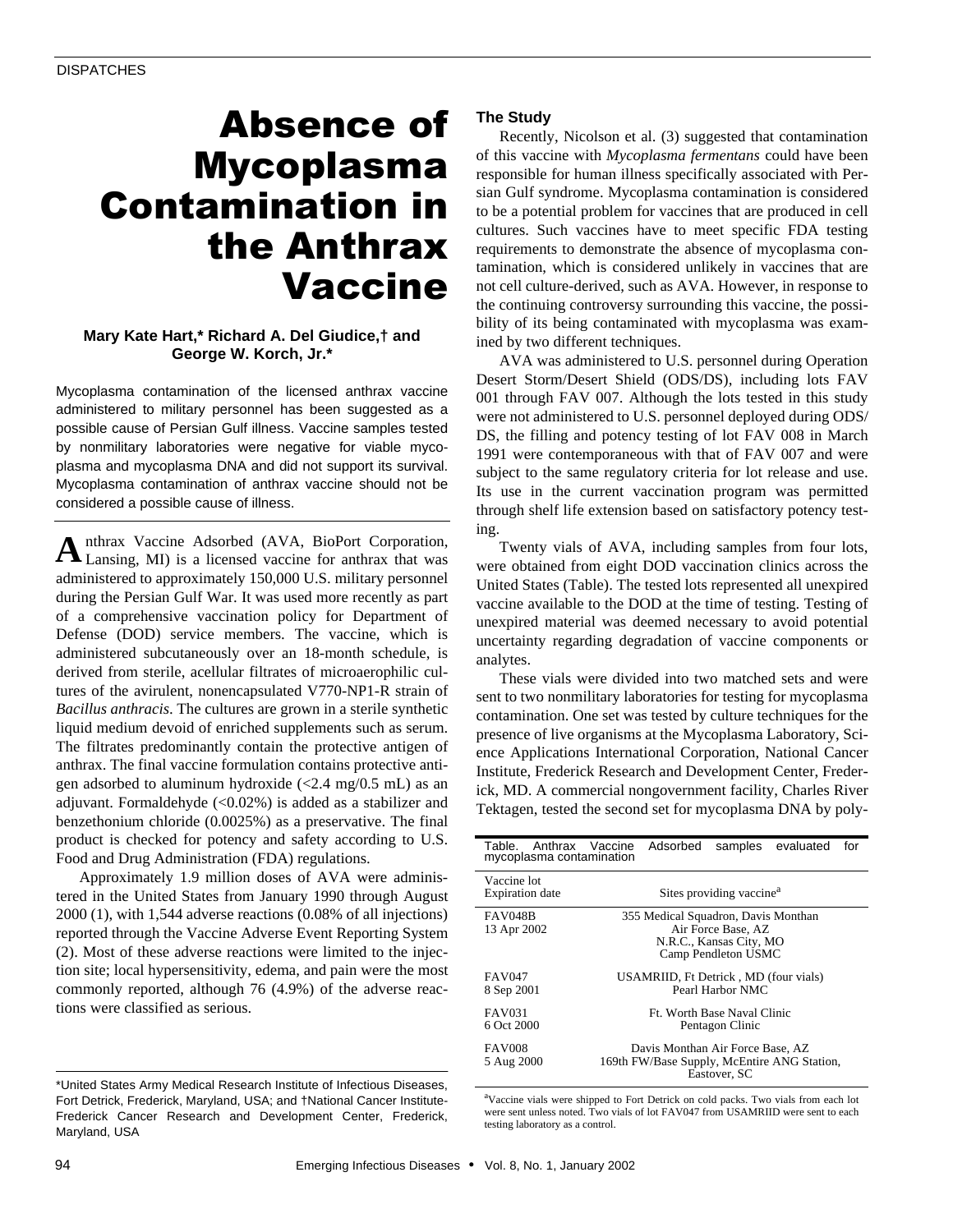merase chain reaction (PCR) assay.

Ten anthrax vaccine vials were tested for the presence of mycoplasma by standardized cultivation methods (4-6) with three different media. The media used for isolation were SP-4 (4), DM-1 (5), and M-CMRL (6); all three supported the growth of *Mycoplasma* organisms. Vaccine samples were removed under Biosafety Level-2 conditions and tested both undiluted and at a 10-fold dilution to reduce the concentrations of stabilizer and preservative. Each culture plate was inoculated with 0.1 mL of vaccine. M-CMRL plates were incubated aerobically at 36°C, and SP-4 and DM-1 plates were incubated anaerobically at 36°C. After 10 days, all plates were examined microscopically. No evidence of *Mycoplasma* colonies was found in any of the culture plates inoculated with the AVA samples.

To determine if *Mycoplasma* organisms could survive in the vaccine, which contains formaldehyde and benzethonium chloride, a fifth lot of vaccine (FAV038) was obtained and evaluated. This vaccine lot also tested negative. To test the ability of *Mycoplasma* to survive in the vaccine, *M. fermentans* strain incognitus (7) was inoculated at a concentration of 1.54  $\ge 10^8$  CFU per 0.1 mL into 5 mL of vaccine and mixed. Eight serial 10-fold dilutions of this "time 0" sample were immediately plated on SP-4 agar plates. The remaining vaccine-*Mycoplasma* mixture was held at 4°C and sampled at 24, 48, and 72 hours. Tenfold serial dilutions of these sequential samples were immediately plated as described for the time 0 sample.

All SP-4 plates were incubated for a minimum of 10 days and examined for viable colonies. The colony growth on the time 0 plates was atypical, with much debris on the low dilution plates. The titer of mycoplasma from the time 0 sample was 4.2 x  $10^5$  CFU per 0.1 mL. Inactivation of the organisms by the preservatives in the vaccine was rapid, as no growth was detected on plates inoculated with samples taken from the mycoplasma-vaccine mixtures held at 4°C for 24, 48, or 72 hours.

Testing for the presence of mycoplasma DNA in the second set of AVA samples, representing four lots, was performed by a commercial testing facility (Charles River Tektagen, Malvern, PA) that used the Detection of Mycoplasma by PCR kit (#90-100K, American Type Culture Collection, Rockville, MD). Samples were tested first for the presence of any mycoplasma DNA; the species was then determined for samples that tested positive. The vaccine samples were centrifuged (12,000 x *g* for 10 minutes at 4°C) and processed for DNA extraction according to the kit's instructions. Samples were amplified in a nested PCR reaction and examined by gel electrophoresis. The positive control samples were *M. pirum* and *Acholeplasma laidlawii*, and the negative control samples were mycoplasma broth, Hut78 cell extract, and sterile RNase-free water. All 10 of the tested AVA samples were negative for the presence of mycoplasma DNA (Figure).

### **Conclusions**

No evidence was found either from culture or mycoplasma-



Figure. Evaluation of Anthrax Vaccine Adsorbed (AVA) for amplified mycoplasma DNA by gel electrophoresis. Molecular weight markers were run in lanes 1 and 17. Control samples in lanes 2-5 were mycoplasma broth, Hut 78 cell extract, *Acholeplasma laidlawii*, and *Myco*plasma pirum, respectively. The AVA samples were in lanes 6 to Lot FAV048B from Davis Monthan AFB (lane 6), Kansas City MO NRC (lane 7), and Camp Pendleton (lane 8); Lot FAV047 from Fort Detrick (lanes 9 and 11) and Pearl Harbor NMC (lane 10); Lot FAV031 from Fort Worth Base Naval Clinic (lane 12) and the Pentagon Clinic (lane 13); and Lot FAV008 from Davis Monthan AFB (lane 14) and McEntire ANG Station (lane 15). Lane 16 contained water. Bands seen below 100 base pairs are primer multimers.

specific nucleic acid amplification methods to suggest that a mycoplasma contaminant was present in the vaccine lots tested. These results are consistent with those of a previous report that found no evidence of such contamination in another anthrax vaccine (8). Additionally, *Mycoplasma* organisms deliberately added to AVA did not survive for even 1 day, presumably because of the preservatives added to the vaccine formulation to retard adventitious agent growth.

These results argue against assertions that this vaccine was contaminated with *Mycoplasma* organisms and that such putative contamination contributed to human illness. This finding is consistent with a serologic study of pre- and post-Gulf War serum samples from symptomatic and asymptomatic military personnel, which found no evidence of an association between Gulf War illness and infection with *M. fermentans* (9).

#### **Acknowledgments**

We thank J.G. Tully for supplying the culture of *Mycoplasma fermentans* strain incognitus and John Kondig and Julie Gillen for technical assistance. We also thank Marc Caouette and John Grabenstein for coordinating the procurement of the vaccine samples.

Dr. Hart is chief of the Department of Cell and Host Responses in the Virology Division of the U.S. Army Medical Research Institute of Infectious Diseases, where she supervises the Cell Culture and Hybridoma Production facilities. Her research focuses on immune responses to viruses.

#### **References**

- 1. Centers for Disease Control and Prevention. Use of anthrax vaccine in the United States: recommendations of the Advisory Committee on Immunization Practices (ACIP). MMWR Mor Mortal Wkly Rep 2000;49(RR-15):7-10.
- 2. Chen RT, Rastogi SC, Mullen JR, Hayes SW, Cochi SL, Donlon JA, et al. The vaccine adverse event reporting system (VAERS). Vaccine 1994;12:542-50.
- 3. Nicolson GL, Nass M, Nicolson NL. Anthrax vaccine: controversy over